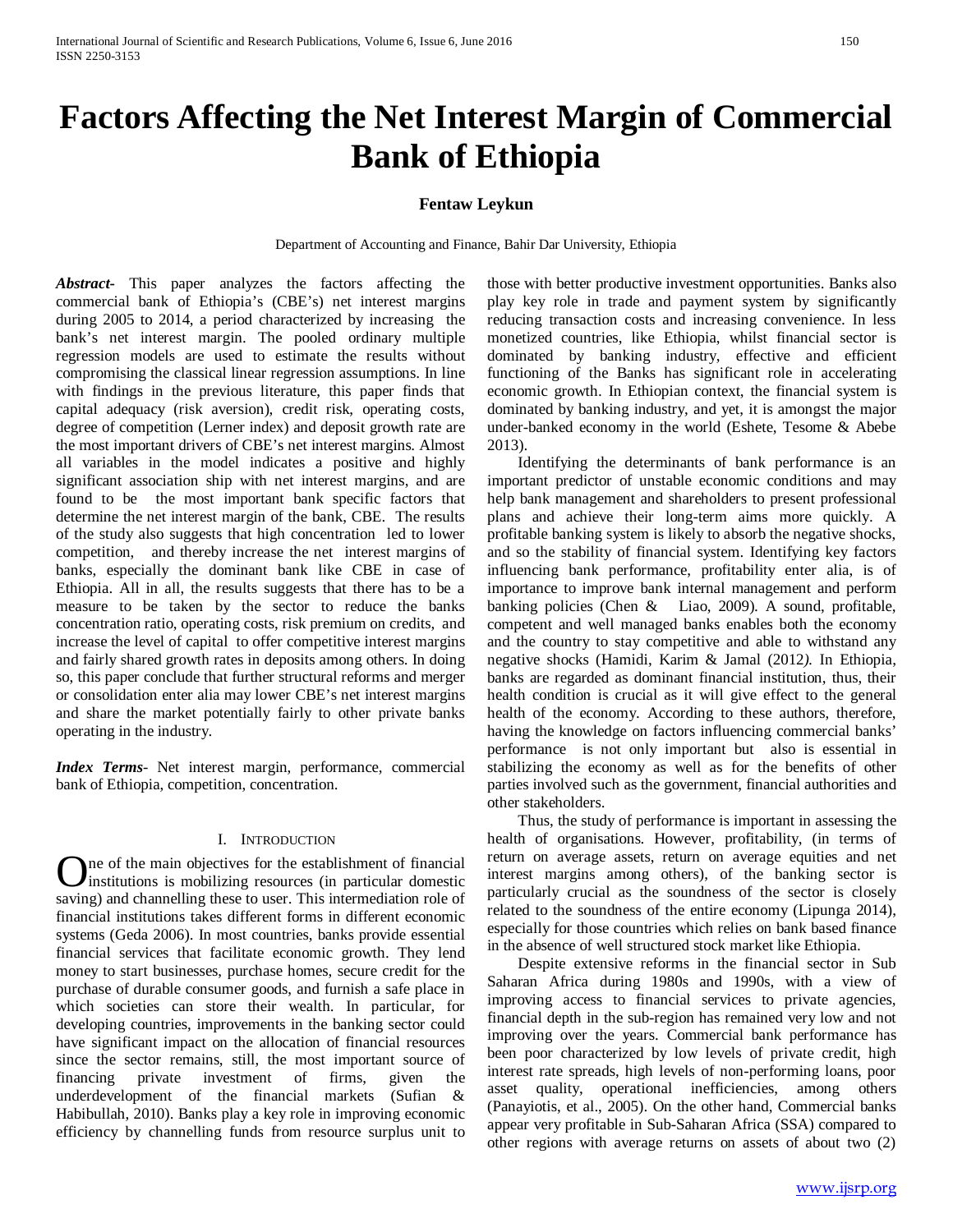percent over the last 10 years, significantly higher than bank returns in other parts of the world. The major reasons behind high return in the region as outlined by Ongore (2013) were investment in risky ventures and the existence of huge gap between the demand for bank service and the supply thereof. That means, in SSA the number of banks are few compared to the demand for the services; as a result there is less competition and banks charge high interest rates. This is especially true in East Africa where the few government owned banks take the lion's share of the market (Ongore, 2013).

 Following the banks liberalization reform since 1994, the number of private banks in Ethiopia showing an increasing trend in the market share of the banking industry, however, the involvement of private banks in the industry is still lagging behind as compared to neighbouring countries. The major financial institutions operating in Ethiopia are banks, insurance companies and micro-finance institutions. The number of banks operating in the country reached 19 of which 16 were private, and the remaining 3 state-owned (NBE annual report, 2013/14). In Ethiopia bank concentration defined as the asset share of the three largest banks was 100 percent in 1994 and down to 93.6 percent in 1998. It progressed further downward to 69.6 percent in 2006. This implies that the share of government owned banks also declined. According to Kiyatta et al., cited in Bezabeh & Desta, (2014) in seven out of nine years private banks had a higher ROA than state- owned banks. This is due to several factors: the spread has increased for both public and private banks and private banks have higher spreads than publicly owned banks. These authors suggested that, since privately owned banks are superior in terms of efficiency and profitability, publicly owned banks need to be privatized.

 The dominant bank, commercial bank of Ethiopia (CBE) is leading the sector in terms of assets, loans and advances, deposits, capital, employees, technologies enter alia. CBE is still leading the market share of the sector in terms of total assets (72.54%), total loans and advances (68.90%), and total deposits (72.16%) (NBE, 2014). In addition the Ethiopian banking sector is unique by abandoning foreign banks to come and invest in the sector with the reasons from the Ethiopian government side that if we open the sector for foreign investors; on one side our banks will become incompetent with different aspects since they are found at infant stage. On the other hand if the government made open the sector for these investors, they may not be willing to borrow more than 50% of their assets/ capital to the small and medium sized firms which are the priorities of the government in the country. Furthermore, a foreign citizen even not allowed having more than 50% shares in domestic banks .Hence, the strategy of the government is gradualism, yet not decided when to make open the sector to foreigners. Concerning its performance the CBE is showing an increasing trend in its profitability measured by return on asset( from 1.87% in the year 2005 to 3.43% in 2014) and net interest margins ( from1.07% in 2005 to 3.63% in 2014). The focus of this study is to see factors affecting the net interest margins of the state bank, CBE.

## 1.1 PROBLEM STATEMENT

<span id="page-1-0"></span> Apparently, the financial sector in Ethiopia is dominated by banks, insurances and financial institutions. The country has no any formal secondary market except treasury bills, interbank transactions and informal initial public offers, where the scarce resources are to be mobilized from surplus to deficit areas in the economy. It is also known that banks are playing the pivotal role in making a county's economy smooth by resisting negative shocks in the economy. In country where the financial sector is dominated by the banking sector in the absence of formal secondary financial markets, the role of banks is crucial to the advancement of the country's economy.

 As to the case of Ethiopia, since 1992 the country has been engaged in liberalizing its financial sector. According to Geda (2006), the hallmark of the strategy is gradualism, and this approach is not without problems especially from Bretton<sup>[1](#page-0-0)</sup> Woods Institutions that saw the reform as a sluggish process. The concern of (Geda 2006) was liberalization program by analyzing the performance of the sector before and after the reform and noted that the presence promising development of the financial sector in the country, the relatively good shape in which the existing financial institutions find themselves, the government's strategy of gradualism and encouraging direction of its overall reform, though the supervision and regulation capacity of the regulating agency is weak. And he argue for charting out clearly defined time frame for liberalization and exploring the possibility of engaging with foreign banks to acquire new technology that enhance the efficiency of the financial sector in general and the banking sector in particular. In addition, Monetary and Banking proclamation No.83/1994 and the Licensing and Supervision of Banking Business No.84/1994 laid down the legal basis for participation of the private sector in banking business, which had been completely prohibited before. As per the Progress Report of awash international bank as of Sept. 30, 2013, the number of private banks has reached around fourteen in the country, now they are sixteen. The government's strategy for financial development was characterized by gradualism and maintaining macroeconomic stability (Addison and Geda, 2001).

 Besides, Ethiopia appears unique compared to its East African neighbours (namely Kenya, Tanzania, and Uganda) and many other developing countries in that it has not yet opened its banking sector to foreign participation. The Ethiopian banking sector remains isolated from the impact of globalization. Although Ethiopian policy makers understand the potential importance of financial liberalization, it is widely believed that liberalization may result in loss of control over the economy and may not be economically beneficial (Kozo, Barbara & Stern 2007). Furthermore, the "Banking Business Proclamation No. 592/2008" of Ethiopia declared that foreign nationals or organizations fully or partially owned by foreign nationals may not be allowed to open banks or branch offices or subsidiaries of foreign banks in Ethiopia or acquire the shares of Ethiopian banks.

 Ethiopia's financial sector remains closed and is much less developed than its neighbours, and it has no capital market and very limited informal investing in shares of private companies. A series of financial sector reforms has been introduced since 1994, when private banks were allowed to be re-established. But the

 $1$  The Bretton Woods system of monetary management established the rules for commercial and financial relations among the world's major industrial states in the mid-20th century.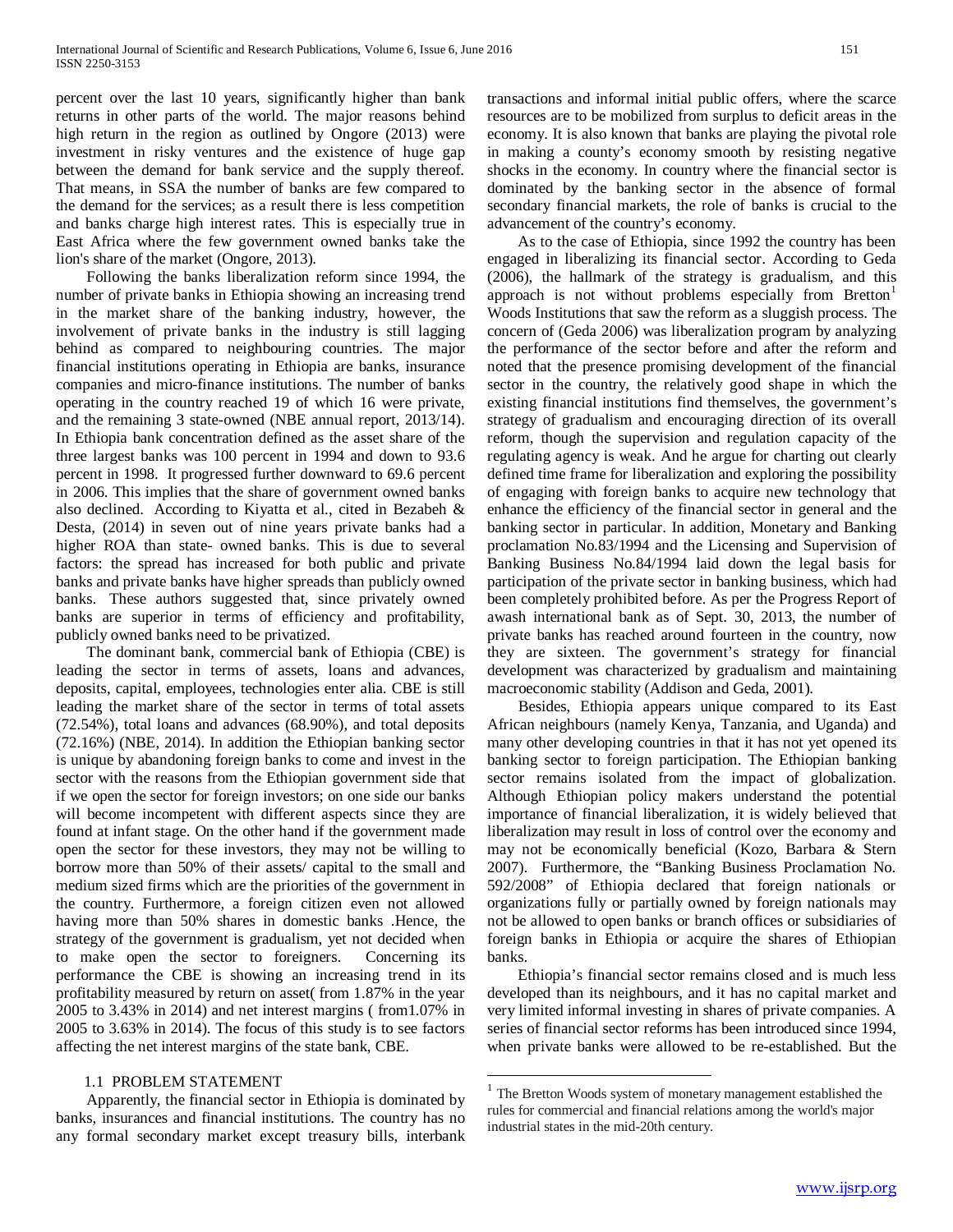three large state-owned banks continue to dominate the market in terms of capital, deposits and assets. Ethiopian financial system is highly bank dominated. From 2001 to 2008, the banking sector constitutes 95 percent of assets, 96.53 percent of deposits, 94 percent of loans and deposits and 76.78 percent of equity of the financial sector on average (Kapur & Gualu 2011).

 In most cases, the dominant bank (Commercial Bank of Ethiopia) still seizes quasi-monopoly power (Eshete, Tesome &Abebe 2013). They argue that the Ethiopian banking industry can be characterized as incontestable as entry in the industry is difficult, due to legal, technological and economic factors, and Competition in terms of price is relatively weak in the Ethiopian banking industry which confirms that there is monopolistic competition among banks in terms of prices. In a nut shell, banks in the Ethiopian case are competing in terms of service quality and efficiency (including use of technological advances), branch network expansions, advertising and prices, put in the order of their significance.

 According to the Standard microeconomic theory, in a perfect competition setting a bank will be a price taker that maximizes profits by minimizing costs, and can increases output up to the point where marginal costs equal marginal revenue and average costs are minimized. However, Bikker and Bos (2008) argue that there are a number of reasons why banks may not be price takers and may not operate in a perfectly competitive market. They mentioned the following among others. 1) In the presence of increasing returns to scale a single bank should theoretically serve the market. 2) Price discrimination can give rise to monopoly powers, for instance through switching costs, search costs and product differentiation. 3) cross-subsidization may cause spill-over effects from one concentrated banking market to another. 4) Existence of regulatory barriers. Al in all, the CBE is leading the industry with great government interference and earning abnormal profits through interest margins and return on assets in such a market where there is no stiff competition with the private banks in the sector, though little completion in terms of branch expansion, technology adoption and advertising in addition to individual fixed-effects of their management abilities.

 Empirical findings by Desta & Bezabeh (2014) on banking sector reforms in Ethiopia, suggests that eliminating government interference in the banking business is critical for the efficient mobilization of savings and allocation of deposits to profitable enterprises. They points out some Examples of government interferences that have disrupted the banking sector in Ethiopia as; first, the minimum loan and deposit rate on savings is set by the National Bank of Ethiopia. Second, private banks are now required to offer 27 % of their loans to the government and do so at an interest rate of 3 %. In regard to determining the value of the Ethiopian Birr (ETB), the gradual devaluation policy followed by the government did not prove to be useful. All in all, to the best knowledge of the researcher, the factors affecting the net interest margin (NIM) of the typical state bank, CBE, not yet investigated.

 Furthermore, the state bank of Ethiopia, CBE, is recognizing a significant amount of interest margins by setting high lending rates and low deposit rate. The former discourages investment and the latter savings, hindering economic growth. To avoid high NIMs, banks need to be both efficient and competitive. In the year 2012/13 and 2013/14, the shares of the three state owned banks in terms of branch networking and capital reached 45.4% and 44.7% respectively. Out of which, the shares of CBE is found to be 38.8% and 34.2% respectively. In the same year the rest of 16 private banks take the balance figure 54.6% & 55.3% respectively.

 As one measure of competition in the banking sector, concentration ratio is the percentage of combined total assets, total deposits, total net interest margin, total loans and advances, total income among others, of the leading four or eight firms in the industry. Hence, by considering all banks, the first four leading banks in terms of total outstanding credits in the year 2013/14 are commercial bank of Ethiopia (89,665.2), Development bank of Ethiopia (22,666.8), Dashen bank (9567.7) and awash international bank (9176.40), these all in millions of birr.

 In the year 2013/14, the concentration ratio is amounted to be 77.86% taking in to account the four big banks in terms of total assets. Alternatively, solely by considering commercial banks operating in the industry (excluding development and cooperate banks, the ratio has been computed here bellow. In this case, the four leading commercial banks, in terms of total credits outstanding during the year 2013/14, are commercial bank of Ethiopia, Dashen bank, Awash international bank and Nib international bank. Concentration ratio=  $(0.6316) + (0.0674) +$  $(0.0650) + (0.0390) = 80.3\%$ .

 Furthermore, commercial bank of Ethiopia alone does have the concentration ratio of  $(0.6316) = 63.16\%$ . International findings, For example Maudos, & Nagore, (2004) found that HHI ranges from a low value in the USA (1.03) and Germany (1.88) to a high value in some African banking sectors (68.41 in Zambia; 65.04 in Botswana). Literature suggested the bench mark rages so as to interpret the meanings of concentration ratios computed in this manner. The concentration ratio of 0% implies absence of concentration, rather perfect competition in the market. The concentration ratios ranges in between 1% to 50% enlighten the presence of low concentration and monopolistic competition. The concentration ratios ranges in between 51% to 80% enlighten the presence of medium concentration and monopolistic competition/ oligopoly. The concentration ratios ranges in between 81% to 100% enlighten the presence of high concentration and oligopoly or monopoly. Hence, the Ethiopian banking industry is characterized by medium concentration, monopolistic completion or oligopoly since the concentration ratio falls in the range of 51 to 80% as computed above. Moreover, the Herfindahl - Hirschman Index (HHI) is considered as more formal and commonly used measure of market concentration. Empirical studies by Beck et al. (2004); cited in Kiyota et al, (2007), concluded that increases in bank concentration were an obstacle to obtaining finance. They found that the constraining effects of bank concentration were exacerbated by more restrictions on bank activities, more government interference in the banking sector, and a larger share of government-owned banks. It would appear therefore that the highly closed nature of the in Ethiopian financial sector would serve to negate the positive effects that would otherwise come from greater financial intermediation.

 All in all, the aforementioned situations inspired the researcher to see one element of measuring banks performance,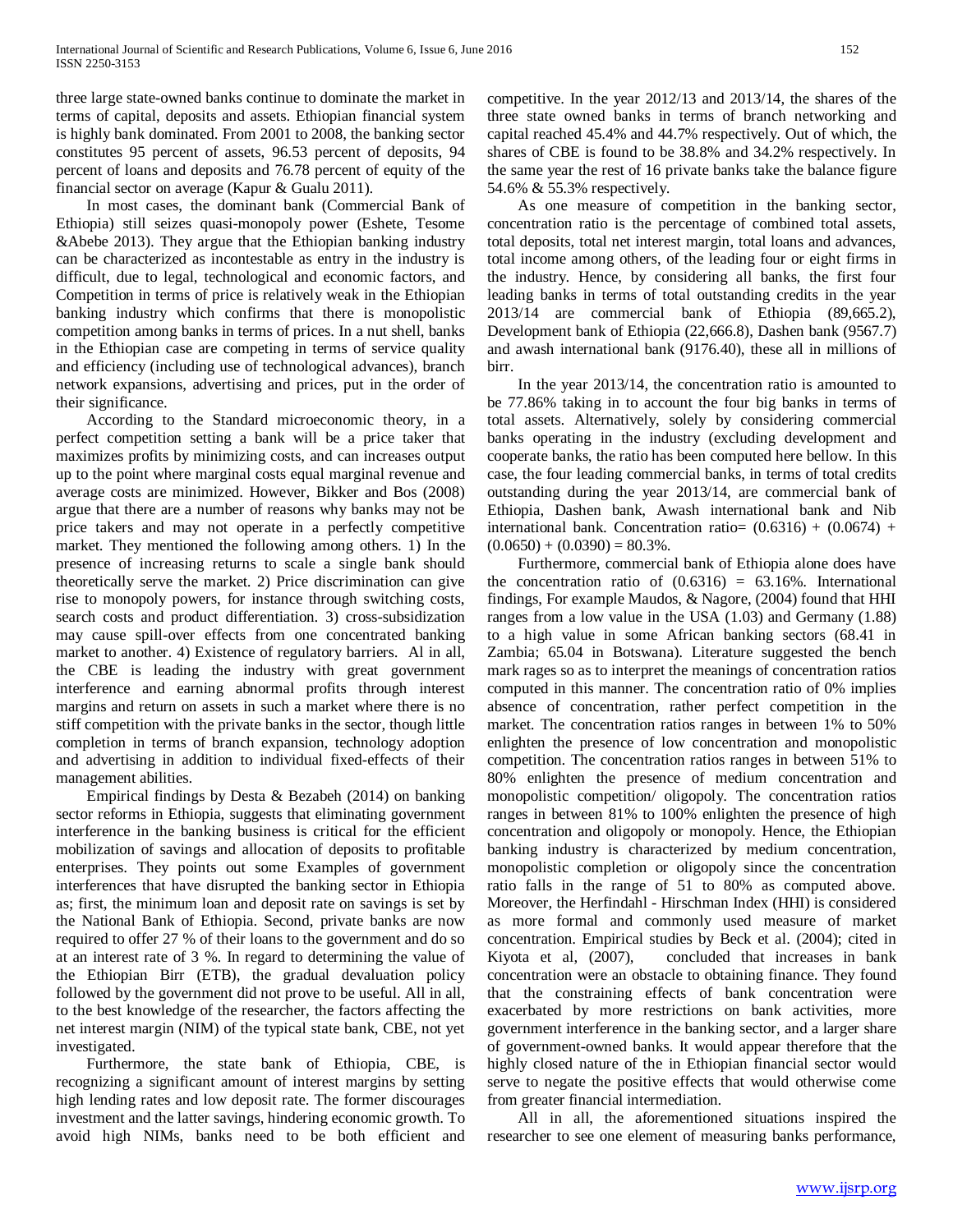net interest margin to answer the question that what factors affect the net interest margin of the state bank (CBE) since 2005 to 2014, the time where the banks performance increases persistently.

## 1.2 OBJECTIVE OF THE STUDY

 Customarily, studies under quantitative approach do have one main objective and as many specific objectives as required. The general objective of the study will be to analyse the factors affecting the net interest margins of the CBE. Specifically, the study will attempt to:

- 1. Examine the effect of capital adequacy/risk aversion on net interest margin (NIM) of the state bank (CBE)
- 2. Examine the effect of credit risk on net interest margin (NIM) of the state bank (CBE)
- 3. Examine the effect of management efficiency on net interest margin (NIM) of the state bank (CBE)
- 4. Examine the effect of the CBE's growth rate on net interest margin (NIM) of the state bank (CBE).

## 1.3 STUDY HYPOTHESES

 After stating the research problem and reviewing the literature, the ground is prepared for structuring hypothesis. A hypothesis is an expectation of what the researcher beliefs that he/she might find in the data. It provides a directly testable relational statement and facilities extension of knowledge. Hypothesis should always be in declarative sentence form, and should relate either generally or specifically variables to variables. Hypotheses are formulated usually either from a research problem statement, an existing theory or the findings of previous studies. Thus, based on both the research problem statement, an existing theory or the findings of previous studies the researcher has formulated the bellow hypotheses in declarative sentence form to show the relationship between the dependent and independent variables selected for this study based on the prior studies and the best knowledge of the researcher.

- 1. H<sub>O</sub>: Capital Adequacy does not significantly affect CBE's NIM.
- 2. HO: Credit risk does not significantly affect CBE's NIM.
- 3. HO: Management efficiency does not significantly affect CBE's NIM.
- 4. HO: The degree of competition does not significantly affect CBE's NIM.
- 5. HO: The CBE's deposit growth rate does not significantly affect CBE's NIM.

# 1.4 SIGNIFICANCE OF THE STUDY

 This section elaborates on the importance and implications of a study for researchers, practitioners, and policy makers (Creswell, 2003). According to him, in designing this section, one might include three or four ways in which the study adds to the scholarly research and literature in the field, helps improve practice and why the study will improve policy. Thus, the researcher suggests the potential benefits for potential audiences as bellow. On the whole, it will help CBE's Bank managers in particular, and police makers, bank supervisors, and regulators in general, to frame policies aimed at maintaining the growth momentum of the banking sector in the country. Most typically this study will help managers in different ways; by focusing on the key factors net interest margins in the banking industry, it may be helpful in order to develop new deposit and loan business, for supervision and staff motivation, achieves individual and branch sales goals through new business sales and Participates in community affairs to increase the Bank's visibility and to enhance new and existing business opportunities ......and thereby increase performance of bank in terms of NIM, among others. At last, the study will be help full for researchers in the area, using the limitations of this study as stepping stone, to further investigate the factors affecting the cost of intermediation (NIM) and forward their suggestions to the potential beneficiaries.

## 1.5 DELIMITATION AND LIMITATION OF THE **STUDY**

 In most studies, it is believed that more observation means more information for generalization. The focus of this study is just to see the factors affecting the cost of intermediation (NIM) of CBE, the dominant bank in the Ethiopian banking sector, from the period 2005 till 2014, in this time span the CBE has shown a significant increasing trend in net interest margins. This study is designed to be investigated by applying ordinary leas square multiple regressions on time series data by taking care of the classical linear regression assumptions. The study will be better generalized if one could see these factors by in comparison with other private banks using panel data further to see their individual fixed-effects. The study also will get enriched by incorporating all potential factors recommended by previous studies as bank specific, industry specific and macroeconomic factors, and using mixed approaches too.

## II. RELATED LITERATURES

 The net interest margin (NIM), measured as the difference between interest income and interest expenses, is widely regarded as an indicator of intermediation efficiency or the cost of intermediation (Raja and Sami, 2015). These authors suggested that efficient intermediation is one of the most important functions of the banking system in supporting economic growth. Prior empirical literature suggests five main factors/determinants of banks' interest margins: bank specific factors, market structure, regulation, institutional environment, and the macro economy.

 Concerning bank specific factors , Empirical studies often use bank operating cost, managerial efficiency, credit risk, liquidity risk, interest rate risk, implicit interest payment, bank size, capital adequacy ratio, and non-interest income share as bank-specific variables. Many authors has reached a consensus that net interest margin is positively related to operating costs, and agreed that banks pass these costs on to customers (Maudos and Fernandez 2004; Williams 2007, enter alia). Koffie, Edder, & Martinez (2014) analyzes the determinants of banks' net interest margins in Honduras during 1998 to 2013—a period characterized by increasing banks' net interest margins, foreign bank participation and consolidation. In line with findings in the previous literature, they find that operating costs are the most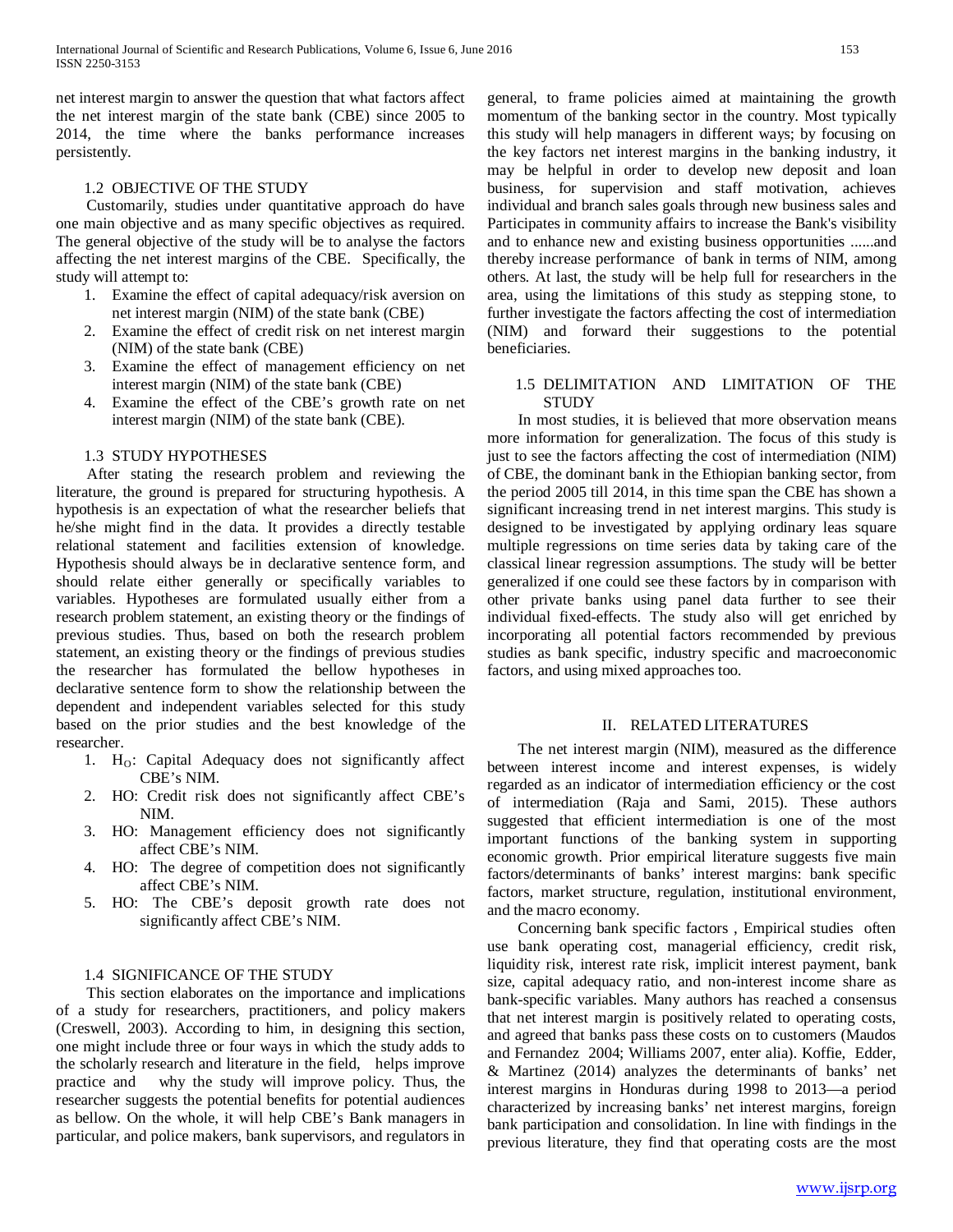important drivers of banks' net interest margins. These authors suggest that more efficient banks have lower costs, serve the best-quality borrowers and garner greater market share.

 Most of the papers on the determinants of interest margins show that credit risk–proxied by nonperforming loans (NPLs) to total assets and loan loss provision to total assets–exert a positive effect on interest margins (Maudos and Fernandez de Guevara 2004; Angzabo 1997; and Maudos and Solis 2009, among others), which means that banks charge additional risk premiums to compensate for credit risk. Most studies on the factors affecting the net interest margins have peroxide the credit risk by nonperforming loans (NPLs) to total assets and loan loss provision to total assets exerts a positive effect on interest margin, which indicates that banks could charge additional risk premiums to compensate credit risk. Other authors such as Williams (1997) and Hess (2007) found a negative association between credit risk and net interest margins, attributing this result to weak banks that decrease margins to cover expected loses.

 Another bank specific factors affecting bank's net interest margin is the capital adequacy ratio, which is used to proxied risk aversion of banks. One straightforward link is that retained profits are a principal source of capital. Accordingly, under a regulatory system requiring banks to meet various capital adequacy requirements, profit is an important prerequisite for the expansion of a bank's portfolio of risky assets .The capital adequacy ratio has a positive and significant impact on banks' spreads, confirming the assumption that banks ask for higher margins to compensate for better tax treatment of debt over equity (Saunders and Schumacher; Brook and Rojas (2000). On the contrary, other authors such as Dabla-Norris and Floerkemeier (2007) found a negative relationship between bank's interest margins and capital adequacy ratio, reflecting that well-capitalized banks charge lower spreads for their lower risk of bankruptcy and greater stability. Recently studies find that banks with well-developed non-interest income sources have lower net interest margins; this suggests that banks may tend to offer loans with small or even negative margins to attract clients and compensate with higher fees (Raja and Sami, 2015).

 Concerning the impact of market structure on net interest margins provides divergent results. Some of which found the positive relationship between bank concentration and net interest margins. Indicating that net interest margins tend to increase with bank concentration and market power (Angbazo 1999, Williams 2007,Saunders and Schumacher 2000, and Maudos and Solis 2009, among others). Demirguc-Kunt and others (2004) found that the positive association between concentration and bank margins disappears when institution quality variables are included; suggesting that contestability and other non price factors are better measures of bank competition. Others such as Claessens and Leaven (2004) attribute the absence of links between market structure and banks' spreads to the fact that concentration variables are not good proxies for the degree of competition in the banking sector.

 Basing the theory of the factors affecting bank interest margins (refer to Maudos and Fernandez de Guevara (2004) and given the scope of this study the variables considered are bank specific ones and one market structure variable, competition. All in all, capital adequacy (risk aversion), operating efficiency,

credit risk, competition (learner index) and the bank growth are the variables accounted in this study.

## 1.6 OPERATING EFFICIENCY

 The other important ratio is that proxy management is operational efficiency (OE) is the operating cost to gross income ratio i.e. the operating costs necessary to generate one unit of gross income. The relationships are expected to be negative, since high costs are likely to erode net interest margins. However, to the extent that an institution's ability to pass on costs to their clients is a function of market power, the sign may be positive in highly uncompetitive markets. The sign may be negative or positive (Sharma & Gounder 2011).

## 1.7 CAPITAL ADEQUACY/RISK AVERSION

 Capital refers to the amount of own funds available to support a bank's business and, therefore, bank capital acts as a safety net in the case of adverse development (Athanasoglou *et al*., 2005). Capital is calculated as the ratio of equity to total assets. The ratio measures how much of the banks' assets are funded with owners' fund and is a proxy for capital adequacy of a bank by estimating the ability to absorb losses (Ommeren, 2011). Risk aversion is proxied by the ratio of equity to total assets. A higher ratio indicates higher risk aversion on the part of bank managers. According to Raja & Sami, (2015), the expected sign on this variable is ambiguous: on the one hand, highly capitalized banks are more solvent, which will reduce their funding costs and, therefore, strengthen their margins; on the other hand, higher risk aversion may encourage banks to invest their resources in less risky assets, producing lower margins.

## 1.8 CREDIT RISK

 Credit risk concerns the probability that a borrower will default on a loan (Koffie, Edder& Anabel Pineda, 2014). These authors suggested two ways in which a risky loan portfolio will raise the spread: (i) intensive use of the bank's productive resources to service risky loans; and (ii) higher probability of default leading to a risk premium on the loan rate. Empirical studies of bank spreads generally use either loan write offs, the delinquent loan portfolio, or provisions for NPLs as indicators of default risk. As noted in the literature problem with these measures is that they are often backward looking (reflecting realized defaults) rather than forward-looking proxies for default risk. On the other hand, Raja & Sami, 2015) defined credit risk as the ratio of loan loss provisions to gross loans. A higher ratio is associated with lower credit quality and high credit risk. Banks are expected to require higher interest margins to compensate for funding riskier projects, and to maintain adequate loan reserves (Poghosyan 2012; cited in Raja & Sami). An alternative interpretation is that a bank may mitigate high credit risk by investing in low-return government securities (Valverde and Fernandez 2007; cited in Raja & Sami).

## 1.9 GROWTH RATE

 From the realistic facts the growth rate of the state bank of Ethiopia, CBE, shows an increasing trend (i.e. 11.51% & 30% in the year 2005 and 2014 respectively). An expansion in deposits provides banks more funds available for lending, thereby, encouraging credit extension and eventually net interest margins.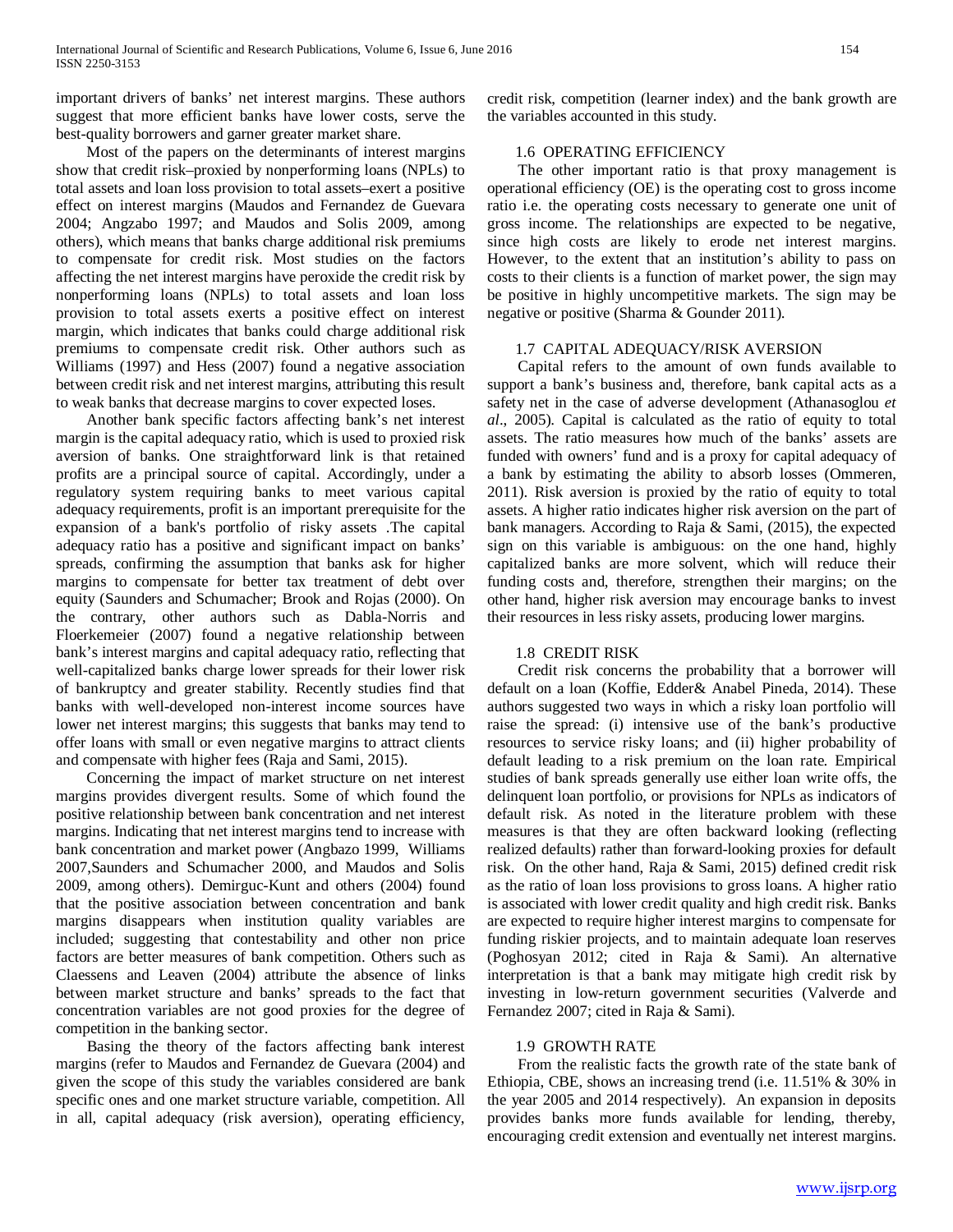Berger et al (2003) suggested that a bank operates with superior efficiency might choose to reduce price, leading to growth through the capture of increased market share. Alternatively, it might also decide to convert its efficiency advantage in to higher profit, forgoing the opportunity for growth. According to these authors, moreover, market structure might influence or dictate the choice between these alternatives. A bank operating under highly competitive conditions might be forced in the direction of price reductions and growth. A bank in a market characterised by imperfect competition might enjoy greater discretion to opt for profit. Hence, the Ethiopian banking sector is characterized by imperfect competition in the market that more than 76% of concentration ratio in the year 2014, and more than 38% of the loan distribution is accounted for the state owned commercial bank of Ethiopia. This bank is still persistently recognising a high amount of net interest margin and which inspires the researcher especially to examine the factors contributing or causing such an achievement in this regard.

## 1.10COMPETITION

 Banks mobilize, allocate, and invest much of society's savings, so bank performance has substantive repercussions on capital allocation, firm growth, industrial expansion, and economic development. as a result, research on the effects of bank concentration and competition on performance has important policy implications (Beger et al, 2003). Eventually, to see the impact of competition on bank's net interest margin is the learner index. Competition is measured by the Lerner index instead of the concentration ratio, because the latter cannot provide a satisfactory measure of the degree of market competition in the banking sector (Beck and Hess 2009). The Lerner index is the difference between the price and the total marginal costs (operating  $+$  financial) as a proportion of the price (total revenues). The sign of the relationship is expected to be positive as it was explained in literatures. The literature contains two different positions regarding the impact of bank concentration on pricing decision and bank performance, the structure performance hypothesis and the efficient structure hypothesis. The former claims that a more concentrating banking sector will behave oligopolistic ally, while the latter argues that concentration will be conduct to better efficiency as more efficient banks buy less efficient ones (Sami & Mohammed, 2011). However, as one aspect of banks performance measure, net interest margin, the learner index is weighing over the concentration ratio to proxy bank's competition in the industry.

## **Table 1: Definitions, notations and expected effect of independent variables on NIM**

| Variables                                                                                                                                                                                                                                  | Description                                  |        |  |  |
|--------------------------------------------------------------------------------------------------------------------------------------------------------------------------------------------------------------------------------------------|----------------------------------------------|--------|--|--|
| Dependent variables:                                                                                                                                                                                                                       |                                              |        |  |  |
| Net interest margin (NIM) (in %), defined as Net interest income divided by total assets. It<br>measures the gap between what the bank pays the providers of funds and what the bank receives<br>from firms and other users of bank credit |                                              |        |  |  |
| Independent variables<br>Expected                                                                                                                                                                                                          |                                              |        |  |  |
| effect                                                                                                                                                                                                                                     |                                              |        |  |  |
| Capital adequacy                                                                                                                                                                                                                           | Equity over total assets $(\%)$              | $+/-$  |  |  |
| credit risk                                                                                                                                                                                                                                | Loan loss provision/total loans (%)          | $+/-$  |  |  |
| Operating/management efficiency                                                                                                                                                                                                            | Operating expense / total asset (%)          | $+/-$  |  |  |
| Degree of Competition/market power                                                                                                                                                                                                         | The difference between total revenue and     | $^{+}$ |  |  |
|                                                                                                                                                                                                                                            | total cost divided by the total revenue as a |        |  |  |
|                                                                                                                                                                                                                                            | proxy for market power.                      |        |  |  |
| Bank's growth rate                                                                                                                                                                                                                         | Measured by the percentage growth of         | $^{+}$ |  |  |
|                                                                                                                                                                                                                                            | loans                                        |        |  |  |

Source: Researcher Own Computation, 2015

## III. RESEARCH METHODOLOGY

 As an approach, this study is designed to follow a post positivism philosophy which states that researchers under social science can confirm the existing body of knowledge by gathering data from the relevant sorceress. Meaning, this study follows survey (i.e. explanatory research design) research design through which the collected data are analyzed through econometric model to see the significance of the parameters/ coefficients of each of the variables under investigation.

# 1.11RESEARCH DATA

The major data has been collected from annual publications of the national bank of Ethiopia (NBE) and the CBE's audited annual financial reports. The audited financial statements of the bank over the study period has been obtained from National Bank of Ethiopia, (which is responsible for maintaining the audited financial statements of all banks operating in the country and regulate their operating activities), the country's central bank. Basically, the balance sheet and income statements were the main sources of the relevant data to address the stated objectives of this study. The variables have been selected based on prior studies and professional judgment of the researcher. The variables considered are: equity –to- asset ratio as a proxy for capital adequacy/risk aversion of the CBE, loan loss provisionto-total loans to proxy credit risk of CBE, cost-to-income ( operating cost + financing/total revenue)-a learning index to proxy competition in the market/industry and operating expenses –to- total asset ratio to proxy for management/operational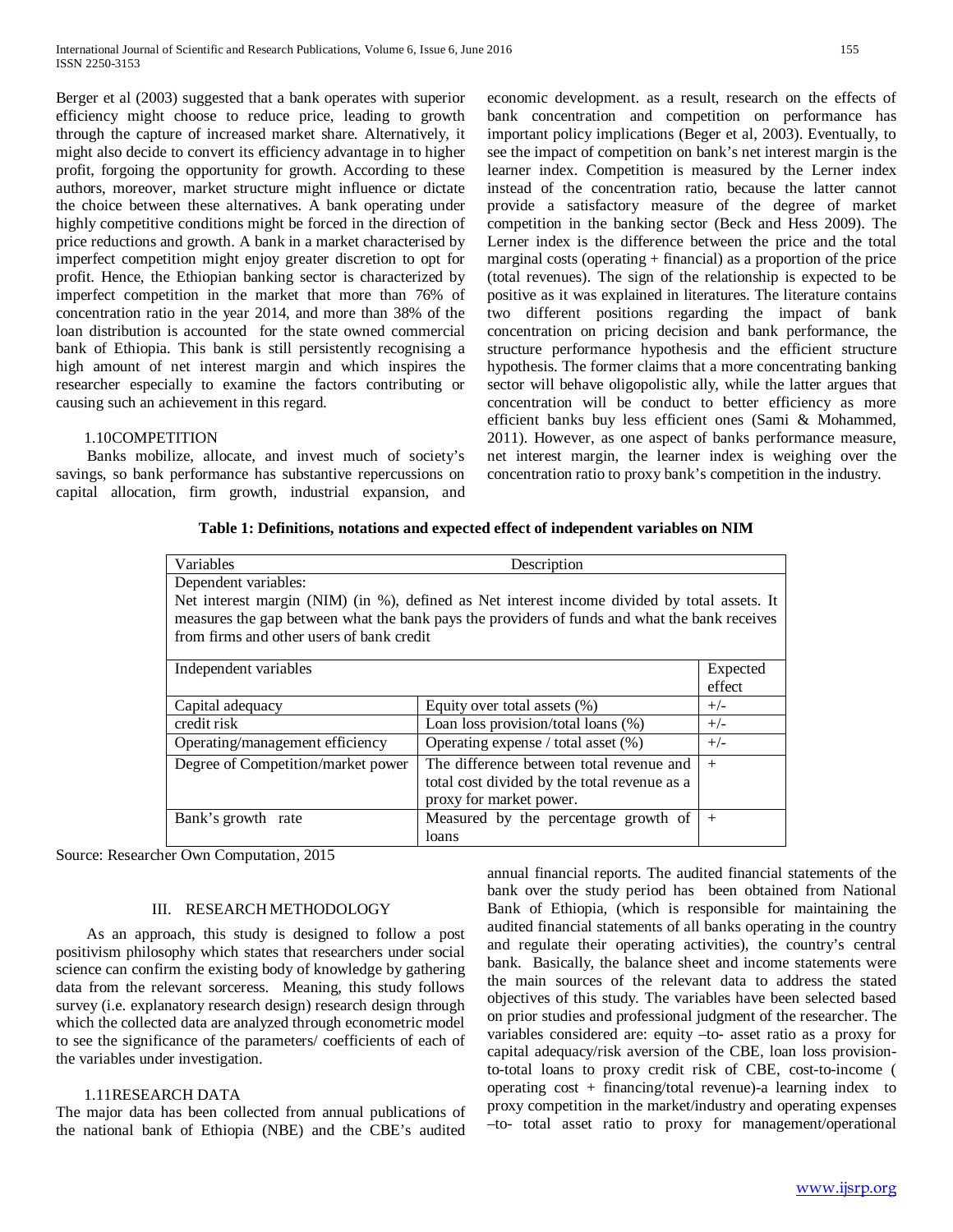efficiency, and total loans growth rate in percent to proxy for the growth of the bank, CBE.

 As one element of the research methodology, the purpose of this study does not allow the researcher to detail the appropriateness of the various sampling techniques for the study. Hence, purposefully, the researcher selected the state bank, CBE, as a case study to examine the factors affecting the realization of high net interest margin in the period under consideration.

### 1.12DESCRIPTIVE STATISTICS

 It is usually advisable to supplement the explanatory research design with descriptive statistics so as to see the characteristics/nature of the data and make it ready for the model adopted to examine the cause and effect relationship of the dependent and explanatory variables under consideration. It is used as complimentary data analysis tool in order to report the descriptive statistics for the variables in the regression analyses, most typically to observe the mean, median and standard deviations of the entire dependent and independent variables for the entire study period. This statistics has used primarily to describe the nature of data.

#### 1.13ECONOMETRIC MODEL SPECIFICATION

 An ordinary least square linear regression model will be applied to examine the significant factors affecting the net interest margins of CBE.

|                                   |                                   |                | The general specification of the model looks the following: |  |
|-----------------------------------|-----------------------------------|----------------|-------------------------------------------------------------|--|
| νt                                | and the state of the state of the | $\alpha$ + Bxt |                                                             |  |
|                                   |                                   |                |                                                             |  |
| $\ldots \ldots \ldots \ldots (1)$ |                                   |                |                                                             |  |

Where the subscript  $t = 1, 2, 3...$  denotes the observation number. The state of the state of the state of the state of the state of the state of the state of the state of the state of the state of the state of the state of the state of the state of the state of the state of the st

disturbance term can capture a number of features. Y denotes the response variable (NIM). X denotes a vector of explanatory variables. A is the constant term/intercept and  $\beta$  is the slop coefficient/ coefficient of parameters. To make the model more realistic, a random disturbance term, denoted by *u*, is added to the equation.

Substituting the explanatory variables in the model, the final model to be estimated looks the following:

*NIMt* =  $\alpha$  +  $\beta$ *CARt* + $\beta$ *LLP TL*+ $\beta$ *cost inc*+ $\beta$ *opexp ta*+ $\beta$ *G rate + ut …………………….… (2)*

 Where, *NIM* is the bank's interest spread, CAR stands for capital adequacy ratio computed as equity-to-total assets, LLP\_TL (loan loss provision-to-total loans to proxy credit risk, learner index (total revenue-total cost/total revenue) to proxy competition and opexp\_ta (operating expense-to-total assets) to proxy for management/operational efficiency, and G\_rate (growth rate in terms of the rate of growth of loans in percent). Since every econometric model is estimated with ceteris Paribus assumptions it is must to incorporate the disturbance term *ut* in the model. Clearly this model is not realistic without the zero mean disturbance term. Statistically if one leave the error term here, it would correspond to the case where the model fitted the data perfectly- that is, all of the data points lay exactly on a straight line, in reality it cannot be. To make the model more realistic, a random disturbance term, denoted by *u*, is added to the model.

## 1.14ESTIMATION ISSUES AND TESTS

 Obviously, it has been suggested that the ordinary least square could be efficient and consistent estimator of the parameters under time-series and cross-sectional data without compromising the classical linear assumptions of multiple regression of such kind. These assumptions are: normality of the data, linearity, homogeneity of variances, and absence of serial correlation/autocorrelation, among others. All these assumptions have been depicted in the table bellow, and treated using the appropriate tests recommended for such types of research designs. Assumptions concerning disturbance terms and their interpretation

**Table 2: Assumptions concerning disturbance terms and their interpretation**

| Technical notation                      | Interpretation                         |
|-----------------------------------------|----------------------------------------|
| $(1) E(ut) = 0$                         | The errors have zero mean              |
| (2) var( $ut$ ) = $\sigma$ 2 < $\infty$ | The variance of the errors is constant |
|                                         | and finite over all values of $xt$     |
| (3) cov( <i>ui</i> , <i>uj</i> ) = 0    | The errors are linearly independent of |
|                                         | one another                            |
| (4) $cov(ut, xt) = 0$                   | There is no relationship between the   |
|                                         | error                                  |
|                                         | and corresponding $x$ variate          |

Source: Researcher Own Computation, 2015

# 1.14.1 TEST OF NORMALITY AND SERIAL CORRELATION

 The structure of the data has been visualized through different graphical methods such as stator plots, histogram, box plots and line graphs as well. Through these means the s potential outliers in the data have been identified and avoided by the method called winsorizing-replace the maximum and minimum values which are outliers with the nearby/ next minimum or maximum values which are not outliers in the data set .Latter the normality of the data has been statistically tested and checked for the null hypothesis that the data is normal. Autocorrelation/serial correlation may not be a problem in small samples, if nay it will be checked by autocorrelation/partial autocorrelation post estimation tests.

### 1.14.2 LINEARITY

 The use and interpretation of multiple regression models often depend on the estimates of individual regression coefficient. The predictor variables in a regression model are considered orthogonal when they are not linearly related. This issue has also been checked by the two-way scatter plot in stata software.

### 1.14.3 MULTICOLLINEARITY TEST

 When the regressors are nearly perfectly related, the regression coefficients tend to be unstable and the inferences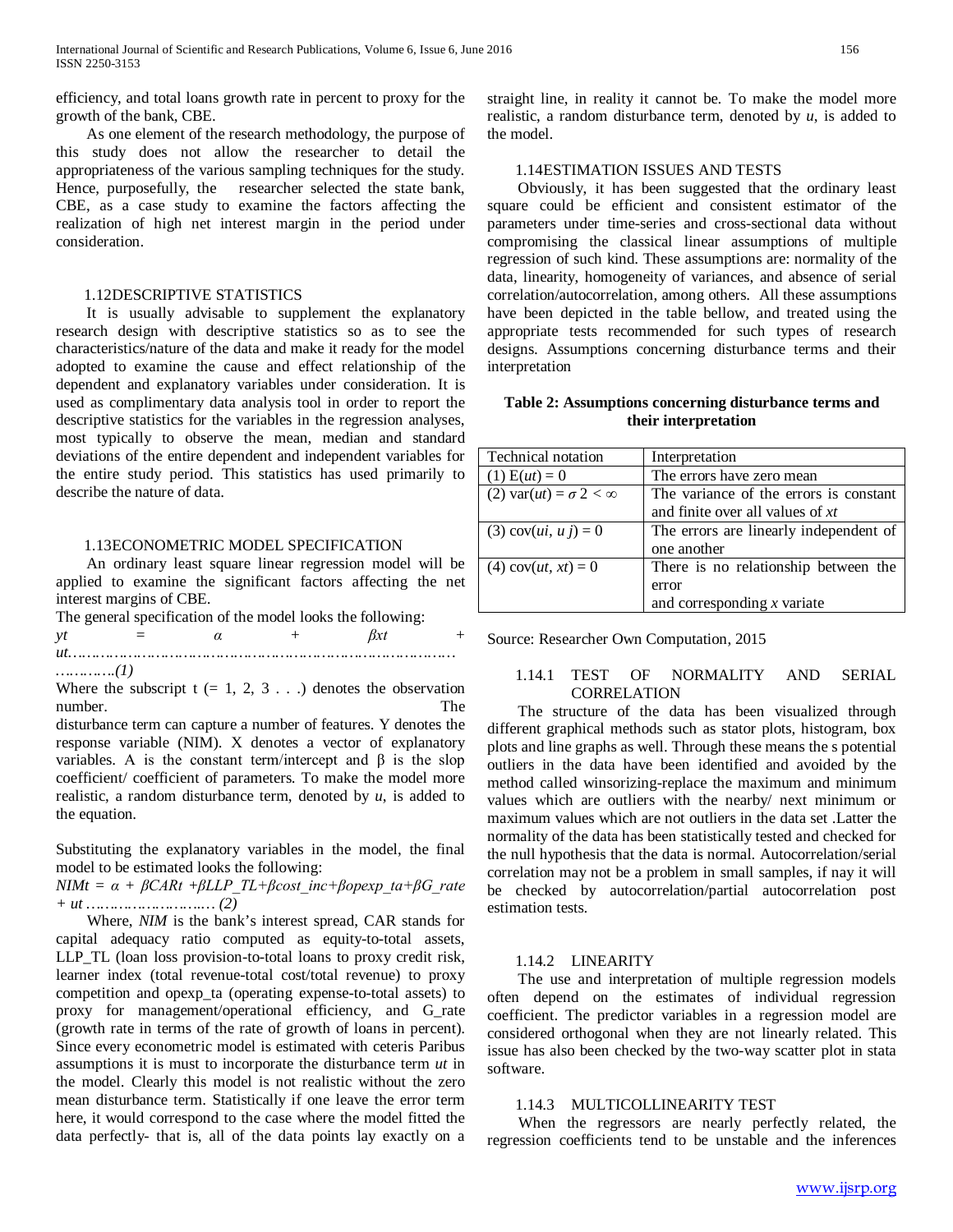based on the regression model can be misleading and erroneous, and create a condition known as multicollinearity.

 Multicollinearity exists when there is a strong correlation between two or more predictors in a regression model. It poses a problem only for multiple regressions because (without wishing to state the obvious) simple regression requires only one predictor, and as co linearity increases there are three problems that will arise: Untrustworthy beta coefficients (bs)-As co linearity increases so do the standard errors of the b coefficients, then big standard errors for b coefficients means that these bs are more variable across samples, it means that the b coefficient in our sample is less likely to represent the population, it will limit the size of R and makes it difficult to assess the individual importance of a predictor importance of predictors Field (2009). This problem makes a significant variable insignificant by increasing its standard error. If the standard error goes up, the tvalues will goes down and will come up with high p-values, so that a particular variable will become insignificant but in reality it is not (Hossian Academy).

 There are different ways of identifying this problem. One way of identifying multicollinearity is to scan a correlation matrix of all of the predictor variables and see if any correlate very highly (by very highly to mean correlations of above .80 or .90). According to Field (2009), this is a good 'ball park' method but misses more subtle forms of multicollinearity. Luckily, SPSS produces various collinearity diagnostics, one of which is the variance inflation factor (VIF), which indicates whether a predictor has a strong linear relationship with the other predictor(s). Although there are no hard and fast rules about what value of the VIF should cause concern, Myers (1990) suggests that a value of 10 is a good value at which to worry. What's more, if the average VIF is greater than 1, then multicollinearity may be biasing the regression model. Related to the VIF is the tolerance statistic, which is its reciprocal (1/VIF). As such, values below 0.1 indicate serious problems although Menard (1995) suggests that values below 0.2 are worthy of concern. Finally the researcher will take different ways of correcting the problem. Dropping variables with high multicollinearity problem is the one among the different ways by comparing the p-values of the variables from the already estimated model (i.e. drop the variable(s) with higher p-values, lower level of significant all the time, and run the model again).

## 1.14.4 TESTING FOR HOMOGENEITY OF VARIANCE (HETEROSKEDASTICITY TEST)

 The linear regression model (LRM) assumes that the variance of the equation disturbance term is constant over the whole sample period.At each level of the predictor variable(s), the variance of the residual terms should be constant. This just means that the residuals at each level of the predictor(s) should have the same variance (Homoskedasticity, scatterdly plotted, random, no systematic pattern); when the variances are very unequal there is said to be Heteroskedasticity ( systematic pattern). If the researcher collected continuous data (such as in co relational designs), this assumption means that the variance of one variable should be stable at all levels of the other variable (Field 2009). There are different Test statistics for the presence of Heteroskedasticity. This thesis will use the Breusch Pagan test and Goldfeld Quandt test to test the null hypothesis that there is no Heteroskedasticity ( to accept or reject the null by comparing the probability chi-square with p-value  $\langle 5\% \rangle$ , and Plotting of regression residuals may also help to detect Heteroskedasticity. Normality of disturbance term will be tested using Jarque-Bera (1981) test to test the null hypothesis that residuals are normally distributed and this will be accepted or rejected by doing the same as above.

# IV. RESULTS AND DISCUSSION

 Table 3 report the descriptive statistics for the variables used in the analysis. On average the bank have a NIM of 2.35% over the entire period from 2005 to 2014. On average, the capitalization of bank is 6.5% which is less than the minimum requirement set by the banking regulation of 8%. To see in comparison this figure with international facts, for example, in Switzerland the most capitalized banks have a capital ratio of 87% and the least capitalized institutions total equity only covers 0.5% of total assets (Dietrich & Wanzenried, 2011).

**Table 3: Summary Statistics**

| Variable                           | Mean     | Std. Dev. | Min     | Max                  |
|------------------------------------|----------|-----------|---------|----------------------|
| <b>NIM</b>                         | .0234723 | .0086508  | .010703 | .036332              |
| CAR                                | .0647683 | .0219974  | .04201  | .09711               |
| LLP TL                             | .0038333 | .0020384  | .0015   | .0072                |
| opexp_TA                           | .0195121 | .0041403  | .014761 | .026191              |
| G rate                             | .259493  | .1393495  | .115071 | $.551\overline{773}$ |
| L index                            | .3234064 | .0474694  | .256621 | .404071              |
| $\bigcap_{1}$<br>$\alpha$ $\alpha$ |          |           |         |                      |

Source: Survey, 2015

 The loan loss provision relative to total loans, which is an indicator of credit portfolio, amounts to 0.4% on average which seems quite low. As pointed out above, the operating expense to total asset and learner index ratio indicates 2% and 32% respectively. Both of which seems minimal, this might be because of by transferring such costs to the potential depositors. Lastly, the deposit growth rate is about 26%, which highlights a persistence increase in deposits. This is because the bank's markets share; in terms of loans, total assets, customers enter alia, as compared to other private banks in the industry is reached at 38% in the year 2013/14.

|  |  | Table 2: Determinants Bank's Net Interest Margins |  |  |  |  |
|--|--|---------------------------------------------------|--|--|--|--|
|--|--|---------------------------------------------------|--|--|--|--|

| Variables        | Model specification |
|------------------|---------------------|
| CAR <sup>.</sup> | $.173(4.31)**$      |
| LLP TL           | $2.67(6.39)*$       |
| opexp_TA         | $1.074(5.67)$ **    |
| L index          | $.098(6.36)*$       |
| $G$ _rate        | $.045(8.27)$ *      |
| Constant         | $-.062(-.28)$       |
| Prob > F         | 0.0066              |
| R-squared        | 0.984               |
| Adj R-squared    | 0.9581              |
|                  |                     |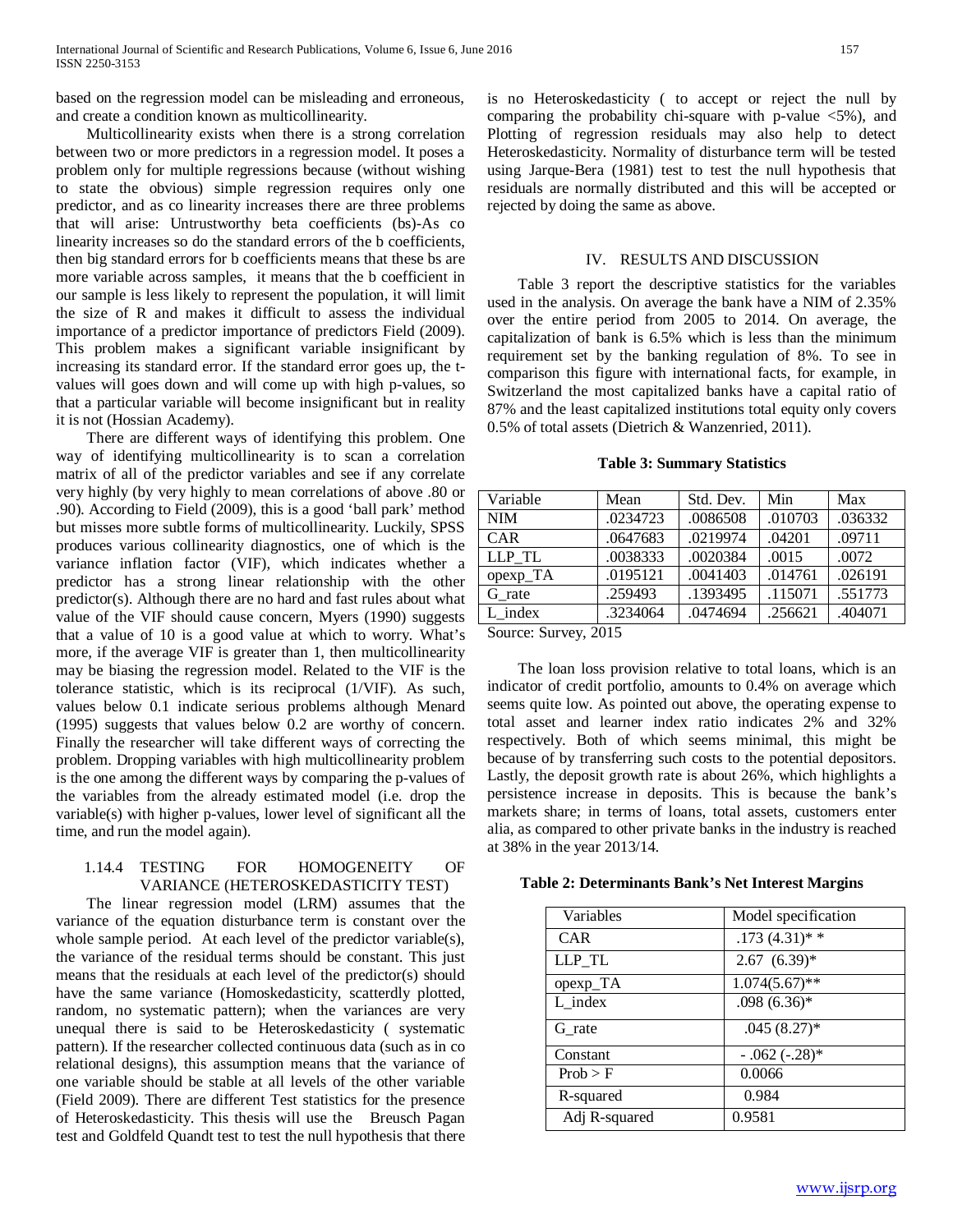## Source: Survey, 2015

 This table presents the results from the regression conducted to examine the sources of net interest margins. The estimations were performed using ordinary OLS multiple regression after the different diagnosis regarding the classical linear regression assumptions to keep the consistency and efficiency of the model. \*\*t-statistics are in parenthesis and significant at 1% \*t-statistics are in parenthesis and significant at .01%

<sup>a</sup> The test for the variance of the errors is constant and finite over all values of *xt* (*i.e.* var(*ut*) =  $\sigma$  2 <  $\infty$ ), Breusch-Pagan / Cook- Weisberg test for Heteroskedasticity has accepted the null

hypothesis that the variance of the error term is constant with mean of zero and variance of  $\sigma^2$  across all variables of the model. This test shows very high p-value of 63.51%, which is very far from 5%.

 In addition to these tests, I also checked for the normality of the data prior to developing the fitted model to the data. This has been checked with Skewness/Kurtosis tests for Normality as shown in appendix table 5. The joint probability of this test (pvalues) indicates that the acceptance of the null hypothesis that the data is normal. Furthermore, the data has also been checked for potential outliers and linearity. In both cases I could not see any outlier in the data (i.e. the box plot for example is symmetrical with the mean), and I also do not find any orthogonal relationship between the response and all explanatory variables of the model. There is no serial correlation problem in the data set; this is because normally autocorrelation is not a concern in small sample with limited time series. All in all, the data is fitted with the classical linear regression assumption.

 Table 4 summarises the empirical results for the net interest margin. It is apparent that the overall explanatory power (in terms of adjusted  $R^2$ ) of the model is to high, more than the conventional recommended rate of 60% .The coefficients of capital adequacy ratio, loan loss provision to total loans ratio, operating cost to total asset ratio, the learner index (revenuescosts)/ revenues and the deposit growth rate are highly significant with very low p-values and vey high t-values. All variables exhibit the positive causation in the model.

 The capital adequacy ratio, the risk aversion measure, is positive and highly significant effect on net interest margins of the bank under consideration. This confirms the positive and highly significant impact of bank capitalization on net interest margin. Equity is considered as an expensive financial device, so to provide a fair remuneration to stock holders, banks should provide better margins, to compensate additional risk, which results in higher profit (Sami & Mohammed, 2011). Equity as measured by "equity/total assets" is an important indicator of solvency. Well-capitalized banks face lower costs of borrowing and low risk of bankruptcy. As a result of the lower costs and low risk of bankruptcy, well-capitalized banks should charge lower margins (Ahokpossi, 2013). On the contrary the commercial bank of Ethiopia can be categorized as undercapitalized firm with an average equity to asset ratio of 6.5% which is below the minimum requirement of 8%. Most studies suggest that, on the one hand, high interest margins can contribute to strengthening bank capitalization, through transfer of profits earned by banks to their capital base. On the other hand, high interest margins are usually interpreted as an indicator of inefficiency, which adversely affects domestic real savings and investment (Brock and Rojas-Suarez; 2000). Ethiopia may particularly be at risk because, like all developing countries, its financial system is less developed and bank loans are the main sources of funding. In case of commercial bank of Ethiopia this study finds that the bank is generating higher amount of interest margins as it has been indicated by highly significant effect of the capital adequacy ratio as a proxy to risk aversion. Al, in all, the finds of the study shows that CBE is charging higher amount of interest to loans to customers and providing lesser deposit interest rate for depositors. For instance, in the year 2013/14, the minimum and maximum saving rate is found to be 5% and 5.75%, respectively. Similarly, the minimum and maximum lending rate has been reached at 7.5% and 16.25% respectively. The minimum deposit and lending rates are set by national bank of Ethiopia, central bank, while the maximum ceilings are kept open for the market (NBE annual report, 2013/14).

 Thus, the null hypothesis that the capital adequacy/risk aversion does not affect the net interest margin of CBE has been rejected at 1% significance level.

 The findings also indicated that the ratio of loan loss provisions to total loans (measure of credit risk), which is a measure of credit quality, is positively and significantly correlated with bank's net interest margins. Credit risk concerns the probability that a borrower will default on a loan. Two ways have been suggested by prior studies in which a risky loan portfolio will raise the spread: these ways are intensive use of the bank's productive resources to service risky loans; and the higher probability of default leading to a risk premium on the loan rate. It has been shown by the previous studies that credit risk–proxied by nonperforming loans (NPLs) to total assets and loan loss provision to total assets–exert a positive effect on interest margins (Maudos and Fernandez among others), which means that banks charge additional risk premiums to compensate for credit risk. On the contrary, other researchers ( seeWilliams (1997) and Hess (2007) found a negative association ship between credit risk and net interest margins, and the attribute this result to weak banks that decrease margins to cover expected loses. As capital adequacy ratio increased by 1%, the NIM may get higher by 0.173%.

 This result suggests high margins create barrier for the deepening of financial intermediation as lower deposit rates discourage savings flow into bank deposits and high lending rates reduce investment opportunities of banks, in case of Ethiopia, the average lending and saving rate spread indicates 10.5% in the year 2014 . Fungáčová & Poghosyan, 2009, suggested that, in emerging economies with poorly developed capital markets, both firms and individuals often have nowhere else to turn besides bank loans to raise money, which, in turn, may even hinder growth. These all attributes to the CBE, where the banking sector is characterized by high concentration, low competition and bank based financing of the economy with no forma stock market. Currently this bank is dominating the banking sector with high percentage of market share by expanding its branch networks throughout the rural areas where the market is too rigid and imperfect, and thereby exsert higher risk premium on loan rates, and increase transaction costs among others. Through these mechanisms the bank might improve risk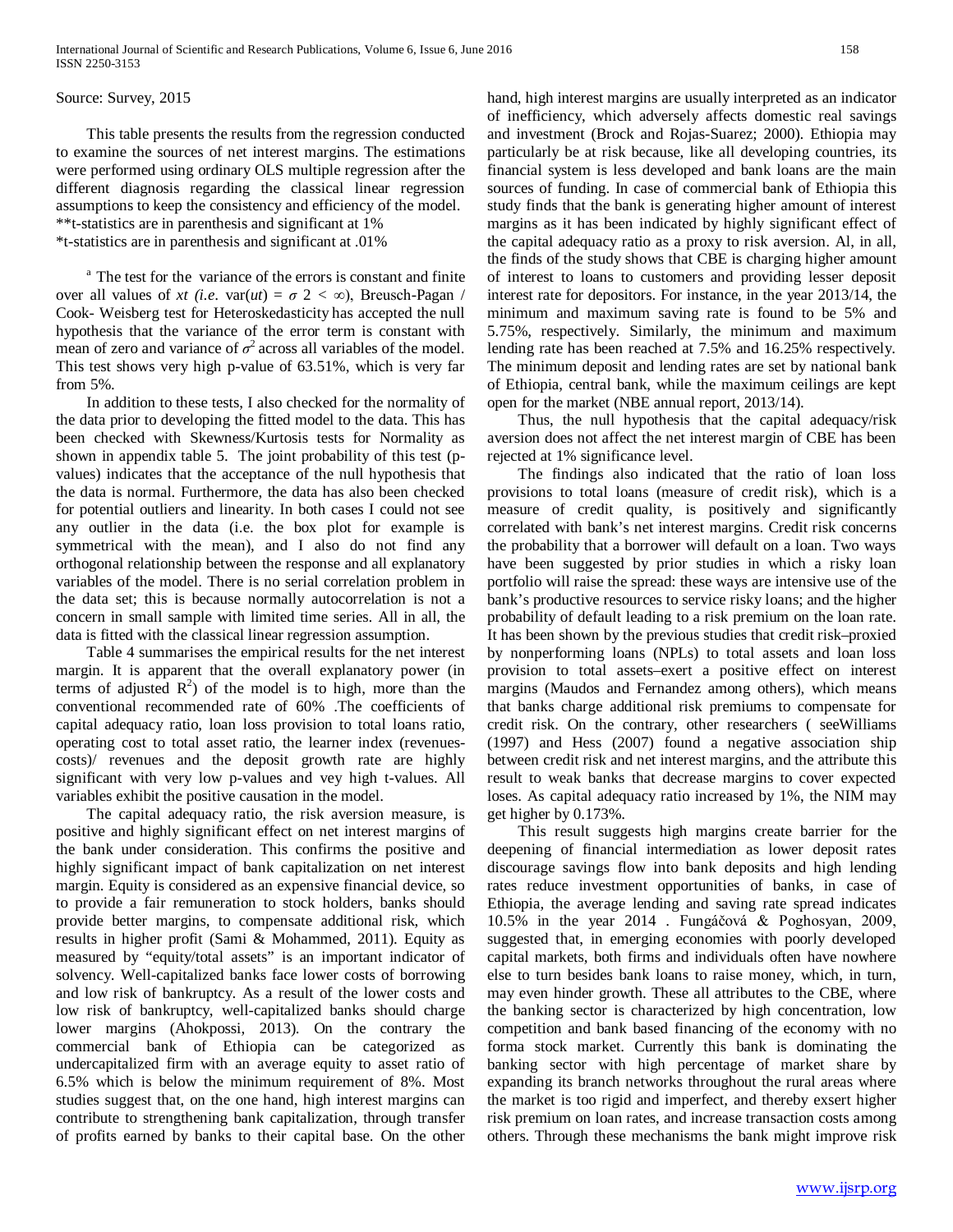assessment, reduce nonperforming loans, and the need for higher loan loss provisions. All in all, the null hypothesis that credit risk does not affect the net interest margin of CBE has been rejected at 0.01% significance level. As loan loss-to-total loans increased by 1%, the NIM may get higher by 2.67%.

 Operating costs to total assets (as proxy for operational/management efficiency) of the bank under investigation do have a significant and positive relationship with the net interest margin. Various studies have shown that operational inefficiency leads to higher costs of intermediation and therefore to higher margins .The higher the operating costs, the higher the interest margins a bank has to charge Brock and Rojas Suarez (2000) and Gelos (2006); cited in Ahokpossi, (2013). According to these authors, operating costs reflect the activities in which different banks specialize; banks that focus more on retail operations usually face larger operational costs than banks that are more oriented toward wholesale markets, this is because of the reason that retail operations involve the establishment of a large number of branches, equipment and personnel to serve the retail customer, which is the case for CBE. These larger costs usually translate into a higher spread (Brock and Suarez; 2000). On the other hand, deficiencies in the legal system contribute to high cost of credit. Outdated bankruptcy procedures increase the cost of asset recovery while lengthy civil procedures related to contract enforcement and adjudication of claims make credit operations riskier and costlier (IMF; 2001). Furthermore, operating costs reflect less efficient management and inferior organizational structures. All in all, such potential reasons contributing for higher interest margins can characterize the commercial bank of Ethiopia (CBE), the state owned. Hence, the bank has realizing higher amount of net interest margins persistently in the year under consideration. The coefficient of the operating expense variable is significant and positive; indicating that a bank with high operating costs will pass them on to consumers in the form of wide margins, especially if the banking environment is not competitive (Raja & Sami, 2015). Thus, the null hypothesis that operational efficiency does not affect the net interest margin of CBE has been rejected at 1% significance level. As operating costs-to-total assets increased by 1%, the NIM may get higher by 1.02%.

 With respect to the market structure variables, the Lerner index, a proxy of market power, has the expected positive and highly significant impact on net interest margin. This result reveals that banks with market power charge higher lending rates and offer lower deposit rates as it has been discussed so far in the reviews of related literature. The findings indicates that since the CBE is the dominant bank in the Ethiopian banking industry, in terms of different aspects of competition, it could easily exert higher amount of loan interest rate by expanding its branch net works throughout the rural areas where other private banks in the industry could not address as competent as possible. The value of the Lerner index ranges from 0 (perfect competition) to 1 (monopoly) Raja & Sami, 2015, the Lerner index for CBE in the year 2014 indicates more than 40%, imperfect competition. The result of the regression analysis suggest positive relationship between the Lerner index and the interest as expected, banks with greater market power can fix higher spreads than they could in a more competitive market. The result confirms the previous studies that as market concentration rises, competition declines, and interest margins increase.

 Furthermore, to link this result with the theories concerning market structure (structure conduct hypothesis and the relative market power), Banks with relative market power (RMP), that is, banks with larger market shares, can exercise market power in pricing and therefore earn higher margins. Regarding the concept of structure-conduct-performance (SCP), which asserts that market performance (profits, price, product quality, etc.) depends on market conduct (pricing behaviour, legal tactics, merger, collusion, etc.) that in turn depends on market structure (number of buyers and sellers, barriers to entry, etc), there could be a link between interest margins (performance) and market concentration (structure) (Ahokpossi, 2013). This paper confirms the SCP hypothesis, implies that a positive relationship between bank interest margins and market structure reflect noncompetitive pricing behaviour in concentrated markets like the case of Ethiopia. All in all, the analysis presented here accounts for both market power (RMP) and market concentration (SCP) to untangle their impacts, this is because the concentration ratio of the banking sector and the market share of CBE in terms of its total assets has been computed from the audited annual reports of the bank as 76.59% and 66% in the year [2](#page-1-0)013/14, respectively<sup>2</sup>. Thus, the null hypothesis that the degree of competition does not affect the net interest margin of CBE has been rejected at 0.01% significance level. As Lerner index increased by 1%, the NIM may get higher by 0.98%.

 The last, not the least, variable investigated in the research is that of deposit growth rate. Like other explanatory variables in the model, the deposit growth rate is positively and significantly affects the net interest margin of CBE in the period under consideration. The result of this study suggests that as the bank's deposit liabilities increases, the bank might get much fund inflows from the savers. This finding is consistent with the exercise of market power under the structural-conduct-hypothesis (SCP) hypothesis. The dominant bank, commercial bank of Ethiopia, is collecting saving deposits at lower interest rate; the floor is being set by the national bank of Ethiopia at 5% and made open the ceiling to the banks themselves in the industry. In the year 2014, on average, the minimum and maximum saving rates has found to be 5% and 7.75%, respectively. Similarly, the floor of lending rate is also being set by the national bank of Ethiopia at 7.5%, and leaves open the ceilings to the banks themselves. As of june30, 2014, the minimum and maximum of this rate revealed at 7.5% and 16.25%, respectively, and the spread has reach at maximum 10.5% (i.e. 16.25%-7.75%). These shows that by providing lower deposit rates and higher lending rates, the CBE, might transfer its operating costs as a result increase its net interest margins. The result of the regression analysis indicate that deposit growth rate of CBE is positively and highly significantly at (0.1%) affect the net interest margin of the bank, and it rejects the null hypothesis that deposit growth rate does not significantly affect the net interest margin of the

 $2$  The concentration ratio was calculated by taking the three largest banks assets in proportion to the 18 banks, except development bank of Ethiopia, total assets for the year 2014, and the market share of CBE similarly computed by taking its total assets in proportion to the 18 banks total assets in the same year.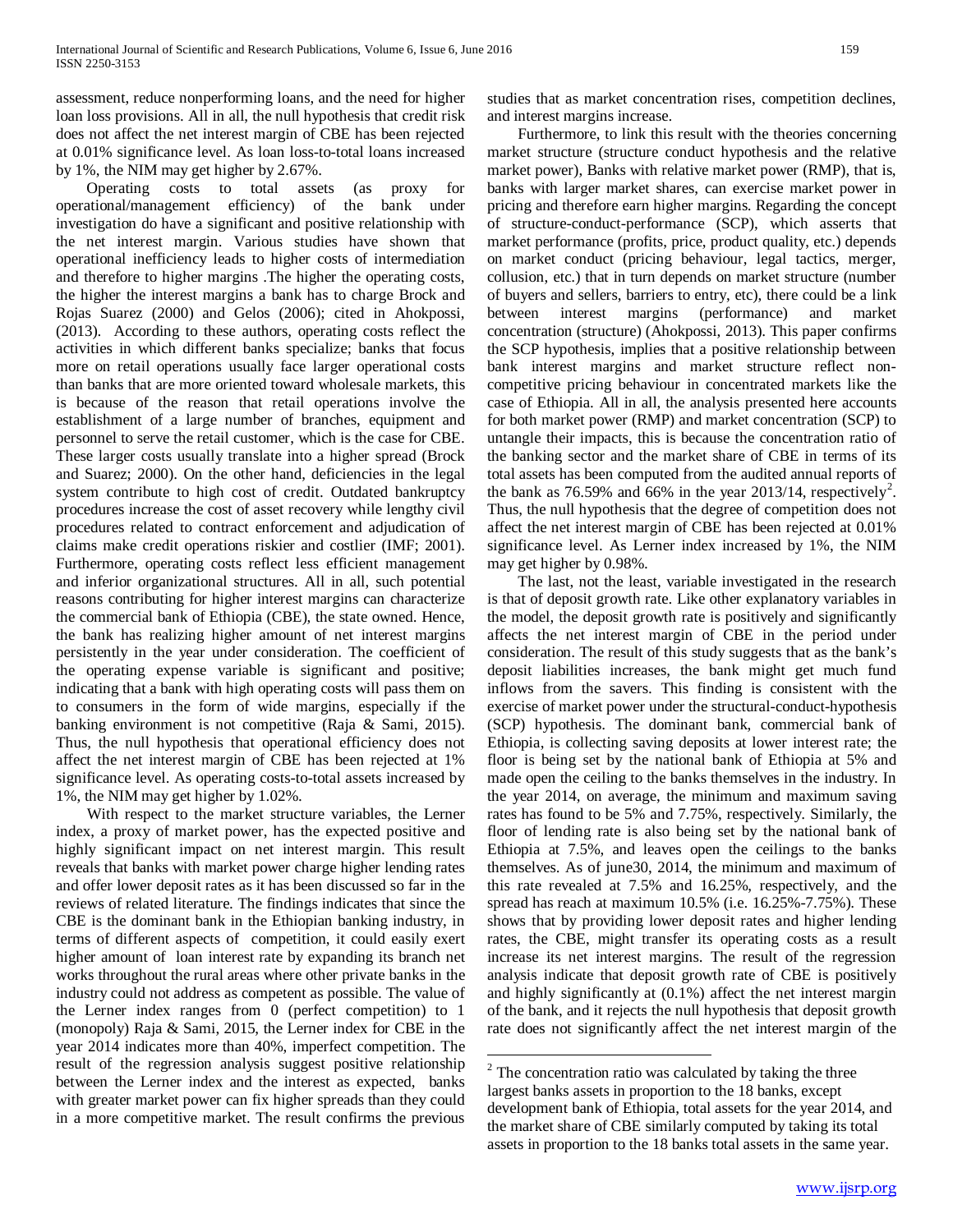International Journal of Scientific and Research Publications, Volume 6, Issue 6, June 2016 160 ISSN 2250-3153

CBE. As deposit growth rate increased by 1%, the NIM may get higher by  $0.045%$ .

| L index | 0.9648 | 0.4603 | 0.9309 | 0.2119 |
|---------|--------|--------|--------|--------|
|         | 0.0079 |        |        |        |

## V. CONCLUSION AND REFLECTIONS

 The result shows that virtually all bank specific variables investigated in the research have a positive and significant impact on net interest margin of CBE. The results suggest that higher capital adequacy (as proxy for risk aversion), higher operating costs (proxy for operational efficiency), loan loss provision-to-total loans (proxy for credit risk), Lerner index (proxy for degree of competition) and deposit growth rate are reflected in higher interest spreads. All in all, that higher of these factors increases interest spreads for the bank studied. These suggests that high operating costs, lack of competition, high concentration, high lending rates, low deposit rate, economies of scale for the dominant bank (CBE) and diseconomies of scale for small private banks remain key hurdle that prevent interest spreads from declining in commercial bank of Ethiopia. All in all, the results suggests that there has to be a measure to be taken by the sector to reduce the banks concentration ratio, operating costs, risk premium on credits, and increase the level of capital to offer competitive interest margins and fairly shared growth rates in deposits among others. In doing so, this paper conclude that further structural reforms and merger or consolidation, privatizing the state owned banks, allowing more private banks to join the industry enter alia may lower CBE's net interest margins through competition and share the market potentially fairly to other private banks operating in the industry.

Appendix

#### **Table I: Correlation matrix among explanatory variables**

|            | <b>CAR</b> | LLP TL    | opexp_TA  |
|------------|------------|-----------|-----------|
|            | G rate     | L index   |           |
| <b>CAR</b> | 1.0000     |           |           |
| LLP TL     | $-0.6206$  | 1.0000    |           |
| opexp_TA   | $-0.3657$  | $-.1252$  | 1.0000    |
| G rate     | $-0.0079$  | $-0.1381$ | $-0.3685$ |
|            | 1.000      |           |           |
| L index    | 0.1579     | $-.3516$  | .1151     |
|            | .2866      | 1.000     |           |

### **Table II: Partial and semi partial correlations of NIM with explanatory variables Partial Semi-partial Partial Semi-partial Significance**

| <b>DUMI DULUM</b><br>$\mathbf{u}$ |        |        |           |           |
|-----------------------------------|--------|--------|-----------|-----------|
| Variable                          | Corr.  | Corr.  | $Corr.^2$ | $Corr.^2$ |
|                                   | Value  |        |           |           |
| <b>CAR</b>                        | 0.9277 | 0.3117 | 0.8607    | 0.0971    |
|                                   | 0.0231 |        |           |           |
| LLP TL                            | 0.9652 | 0.4627 | 0.9316    | 0.2141    |
|                                   | 0.0078 |        |           |           |
| opexp_TA                          | 0.9564 | 0.4104 | 0.9146    | 0.1684    |
|                                   | 0.0109 |        |           |           |
| G rate                            | 0.9788 | 0.5989 | 0.9580    | 0.3587    |
|                                   | 0.0037 |        |           |           |

**Table III: Skewness/Kurtosis Tests For Normality ------- Joint ------**

| Variable   | Pr(Skewness) | Pr(Kurtosis) | chi2(2)<br>adi |
|------------|--------------|--------------|----------------|
|            | Prob>chi2    |              |                |
| <b>NIM</b> | 0.7027       | 0.2456       | 1.73           |
|            | 0.4201       |              |                |
| <b>CAR</b> | 0.3614       | 0.1296       | 3.63           |
|            | 0.1629       |              |                |
| LLP_TL     | 0.8040       | 0.1871       | 2.13           |
|            | 0.3452       |              |                |
| opexp_TA   | 0.1982       | 0.6859       | 2.15           |
|            | 0.3414       |              |                |
| G rate     | 0.1076       | 0.2624       | 4.14           |
|            | 0.1262       |              |                |
| $L$ index  | 0.6127       | 0.9667       | 0.26           |
|            | 0.8790       |              |                |

## **Table IV: Variance Inflation Factor For Explanatory Variables**

| Variable   | VIF  | 1/VIF    |
|------------|------|----------|
| <b>CAR</b> | 1.99 | 0.503321 |
| LLP TL     | 1.85 | 0.541523 |
| $opexp_TA$ | 1.57 | 0.637950 |
| G rate     | 1.44 | 0.692117 |
| $L$ index  | 1.36 | 0.733658 |
| Mean VIF   | 1.64 |          |

#### **REFERENCES**

- [1] Addison, T., and Geda, A. (2001). Ethiopia's New Financial Sector and Its Regulation: Discussion Paper No. 2001/55.
	- Allen N. Berger, A.N., Demirgüç-Kunt, A., Levine, R., & Haubrich, J.G., (2003). Bank Concentration and Competition: An Evolution in the Making
- [2] Ahokpossi, C. (2013). Determinants of Bank Interest Margins in Sub-Saharan Africa. International monetary fund working paper No. 13/34
- [3] America," Journal of Development Economics, Vol. 63 (1), pp.113-34.
- [4] Beck, T., and H. Hess, 2009, "Why Are Interest Spreads So High in Uganda?" Journal of Development Economics, Vol. 88, pp. 192–204.
- [5] Bezabeh, A., & Desta, A. (2014). Banking Sector Reform in Ethiopia. International Journal of Business and Commerce Vol. 3, No.8.
- [6] Bikker, J.A., and Bos, J.W.B (2008). Bank performance: a theoretical and imperical frame work for the analysis of profitability, competition and efficiency. Routledge international studies in money and banking.
- [7] Brock, P., and L. Rojas-Suarez, 2000, "Understanding the Behavior of Bank Spreads in Latin
- [8] Brock, P.L., and L. Rojas, 2000. Understanding the behavior of bank spreads in Latin America. Journal of Development Economics Vol. 63, pp. 113–134.
- [9] Chen, S.H., & Liao, C.C. (2009). Are Foreign Banks more Profitable than Domestic Banks? Home- and Host-Country Effects of Banking Market Structure, Governance, and Supervision.
- [10] Dabla-Norris, E. and Floerkemeier, H. (2007). Bank Efficiency and Market Structure: What Determines Banking Spreads in Armenia? Washington, International Monetary Fund (IMF), Working Paper No. 07/134.
- [11] Eshete, Z.S., Tesome, K.W., & Abebe, T.K. (2013). Competition in Ethiopian Banking Industry. African Journal of Economics Vol. 1 (5), pp. 176-190.